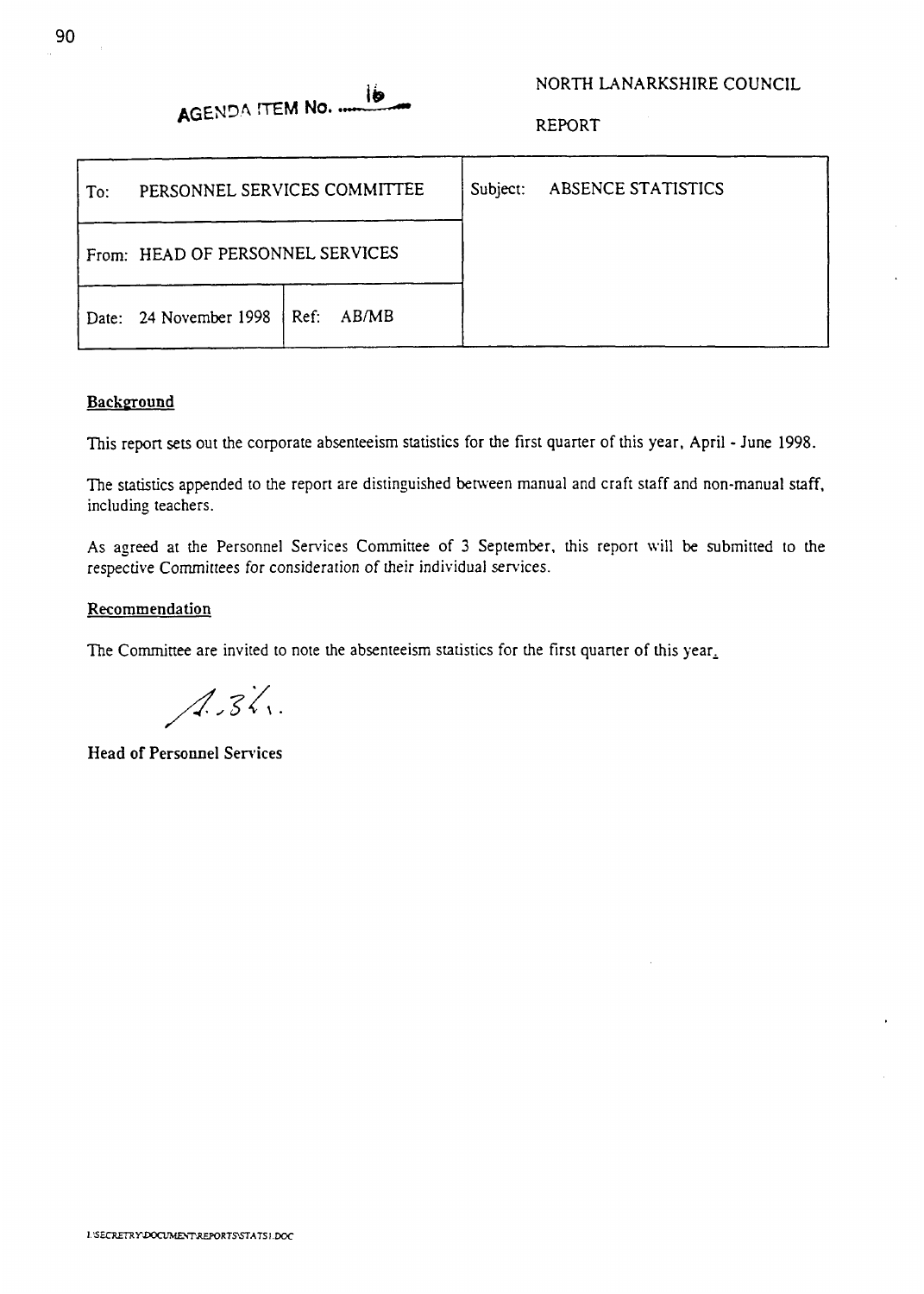#### **Manual and Craft**

## Absence Analysis Quarterly Statistics April to June 1998